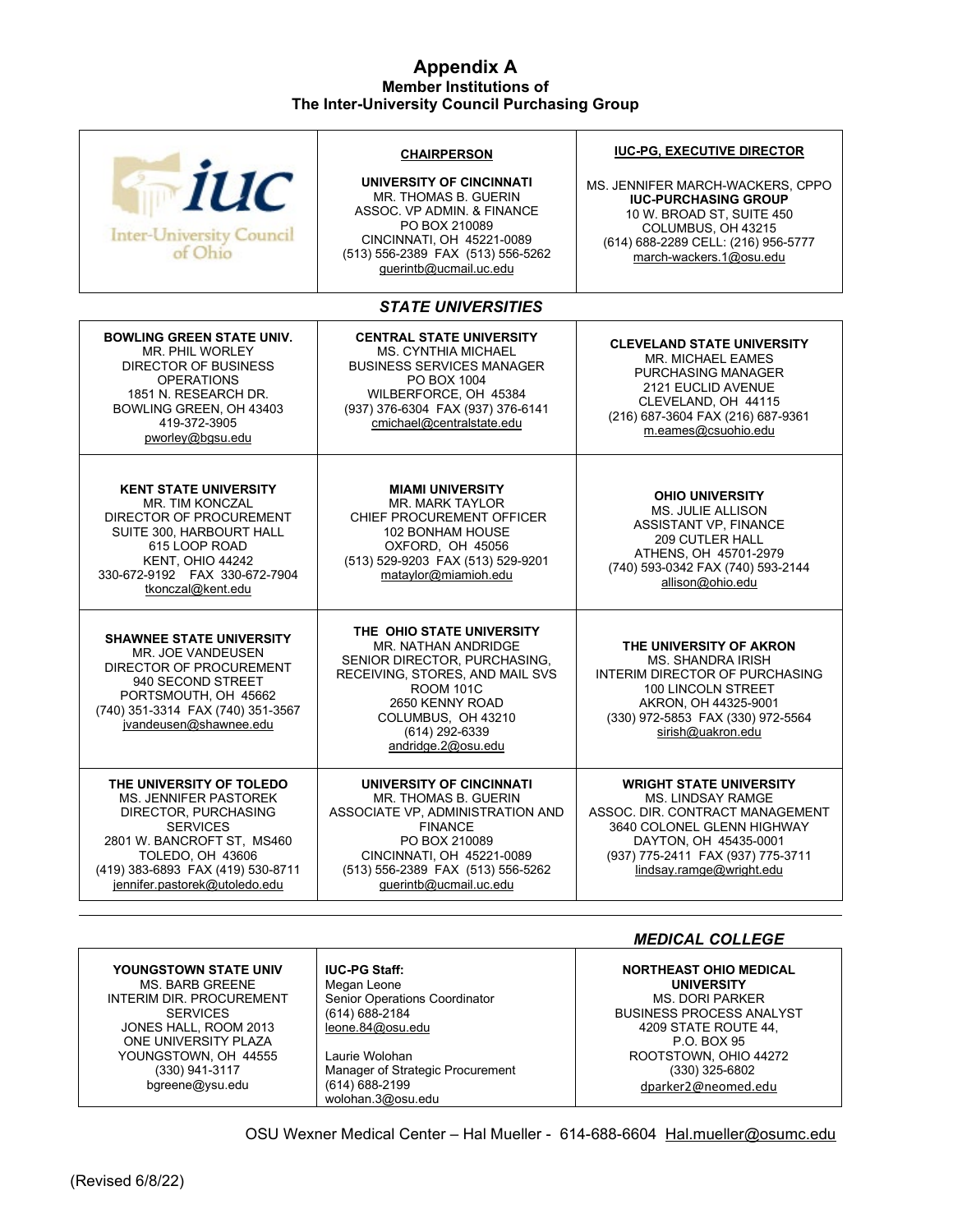# **Appendix A (Continued)**

## **Member Institutions of The Inter-University Council Purchasing Group**

# *COMMUNITY COLLEGES*

| <b>CINCINNATI STATE TECH, &amp; C. C.</b><br><b>MR. ANTHONY COWDEN</b><br>DIR. OF PURCH. AND MTL. MGT.<br>3520 CENTRAL PARKWAY<br>CINCINNATI, OHIO 45223<br>(513) 569-1588 FAX (513) 569-4746<br>anthony.cowden@cincinnatistate.edu | <b>CLARK STATE COMM. COLLEGE</b><br>MR. DOUG SCHANTZ<br><b>V.P. FOR BUSINESS AFFAIRS</b><br>570 E. LEFFEL LANE<br>SPRINGFIELD, OH 45505<br>(937-328-6005) FAX (937) 328-6142<br>schantzd@clarkstate.edu                                         | <b>COLUMBUS STATE COMM. COLLEGE</b><br>MR. BRADLEY A. FARMER<br>DIRECTOR OF PROCUREMENT AND<br><b>CAMPUS SERVICES</b><br>550 E. SPRING STREET<br>COLUMBUS OH 43215<br>(614) 287-2787 FAX (614) 287-6227<br>bfarmer@cscc.edu                      |
|-------------------------------------------------------------------------------------------------------------------------------------------------------------------------------------------------------------------------------------|-------------------------------------------------------------------------------------------------------------------------------------------------------------------------------------------------------------------------------------------------|--------------------------------------------------------------------------------------------------------------------------------------------------------------------------------------------------------------------------------------------------|
| <b>CUYAHOGA COMMUNITY COLL.</b><br>MR. STEPHEN HILBERT<br>EXEC. DIR., SUPPLIER MANAGED<br><b>SERVICES</b><br>700 CARNEGIE AVENUE<br>CLEVELAND, OH 44115<br>(216) 987-3501 FAX (216) 987-4758<br>Stephen.Hilbert@tri-c.edu           | <b>EASTERN GATEWAY COMM. COLL.</b><br>MR. CHRISTOPHER HATCHER<br>ACCOUNTNG MANAGER - ACCOUNTS<br><b>PAYABLE &amp; PURCHASING</b><br>4000 SUNSET BLVD.<br>STEUBENVILLE, OHIO 43952<br>(740) 266-9624<br>FAX (740) 266-2992<br>cmhatcher@eqcc.edu | <b>EDISON STATE COMM. COLL.</b><br><b>MS. KRISTINA DAUM</b><br>PURCHASING COORDINATOR<br>1973 EDISON DRIVE<br><b>PIQUA, OH 45356</b><br>(937) 778-7833 FAX (937) 381-1512<br>kdaum@edisonohio.edu                                                |
| <b>LAKELAND COMM. COLLEGE</b><br><b>MR. TOM KIRCHNER</b><br>DIR. PURCH. & RISK MANAGEMENT<br>7700 CLOCKTOWER DR.<br>KIRTLAND, OH 44094-5198<br>(440) 525-7138 FAX (440) 525-7610<br>tkirchner@lakelandcc.edu                        | <b>LORAIN CO. COMM. COLL.</b><br>MS. REBECCA GEORGE<br><b>MANAGER, PROCUREMENT &amp;</b><br><b>DISTRIBUTION SERVICES</b><br>1005 N. ABBE RD.<br>ELYRIA, OH 44035<br>(440) 366-4633<br>rwulfhoo@lorainccc.edu                                    | <b>NORTHWEST STATE COMM. COLLEGE</b><br><b>MS. JENNIFER THOME</b><br>CHIEF FINANCIAL OFFICER<br>22600 STATE ROUTE 34<br>ARCHBOLD, OH 43502<br>(419) 267-1314<br>FAX (419) 267-5692<br>jthome@northweststate.edu                                  |
| <b>OWENS STATE COMMUNITY COLLEGE</b><br><b>MR. JEFFREY GANUES</b><br>VP BUSINESS AFFAIRS / CFO<br>P.O. BOX 10.000<br><b>TOLEDO, OH 43699</b><br>(567) 661-7334 FAX (567) 661-7681<br>jeffrey ganues@owens.edu                       | <b>RIO GRANDE COMMUNITY COLLEGE</b><br>MR. RUSSELL HENCHEY<br>CFO & VP FOR FINANCE<br>218 N COLLEGE AVENUE<br>RIO GRANDE, OHIO 45674<br>(740) 245-7358<br>rhenchey@rio.edu                                                                      | <b>SINCLAIR COMMUNITY COLLEGE</b><br><b>MR. MARK SCHMID</b><br><b>MANAGER OF PURCHASING &amp;</b><br><b>MATERIALS MANAGEMENT</b><br>444 WEST THIRD STREET<br>DAYTON, OHIO 45402<br>(937) 512-2519 FAX (937) 512-2949<br>mark.schmid@sinclair.edu |
| <b>SOUTHERN STATE COMM. COLLEGE</b><br><b>MR. BRIAN RICE</b><br><b>EXECUTIVE DIRECTOR - IT</b><br>100 HOBART DRIVE<br>HILLSBORO, OH 45133<br>(937) 393-3431 ext. 2780<br>FAX (937) 393-9831<br>brice@sscc.edu                       | <b>TERRA STATE COMMUNITY COLLEGE</b><br>MS. JACQUE FOOS<br><b>VP FINANCIAL AFFAIRS</b><br>2830 NAPOLEON ROAD<br>FREMONT, OHIO 43420-9670<br>(419) 559-2370 FAX (419) 334-9828<br>jafoos@terra.edu                                               | <b>WASHINGTON ST.COMM. COLLEGE</b><br><b>MS. MELINDA PINKERTON</b><br><b>FINANCIAL ANALYST</b><br>710 COLEGATE DRIVE<br>MARIETTA, OH 45750<br>(740) 885-5635 FAX (740) 374-9562<br>mpinkerton@wscc.edu                                           |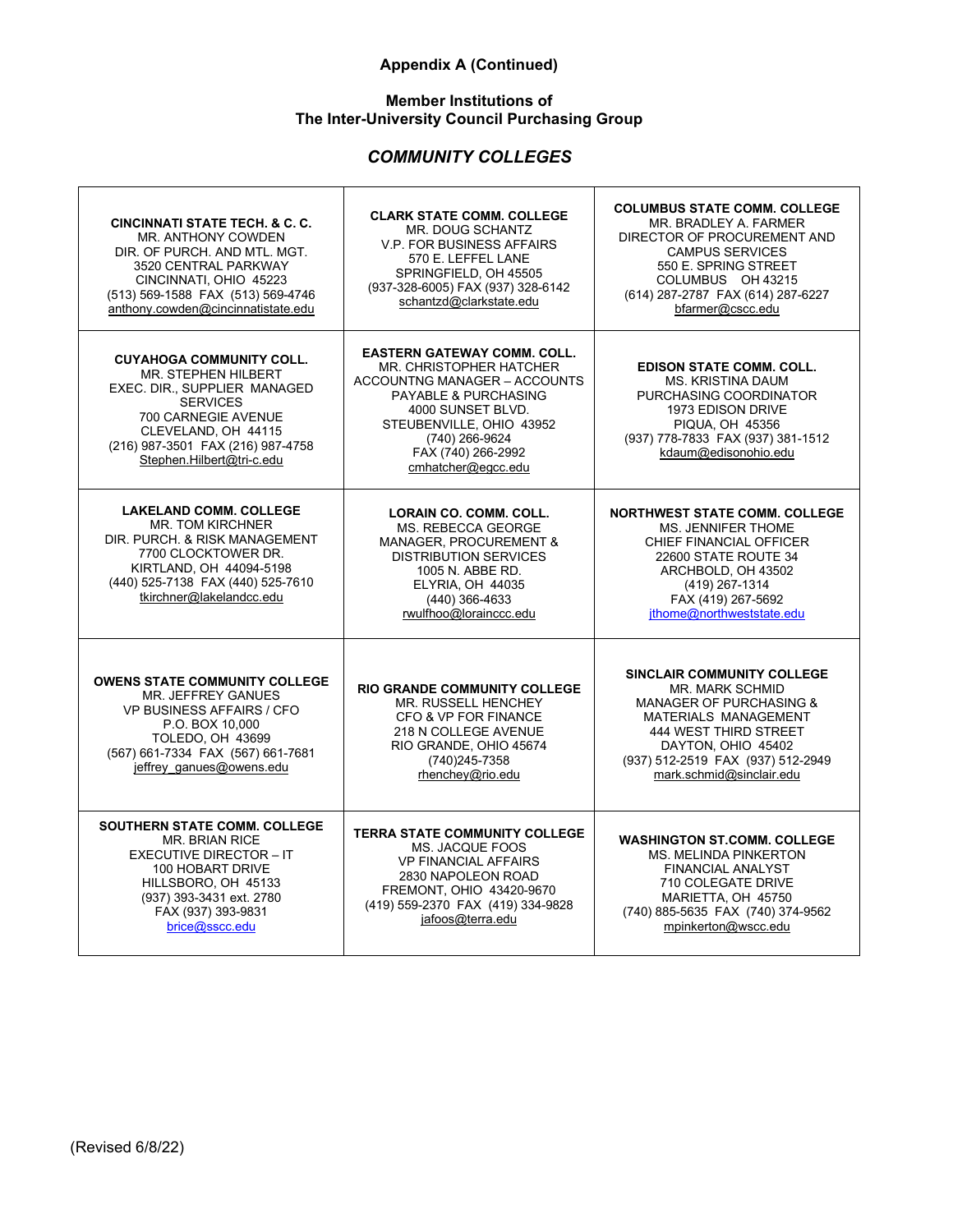# **Appendix A (Continued)**

## **Member Institutions of The Inter-University Council Purchasing Group**

## *TECHNICAL COLLEGE & INSTITUTIONS*

Τ

| <b>BELMONT COLLEGE</b><br><b>MS. JANET SEMPKOWSKI</b><br><b>CONTROLLER</b><br>120 FOX - SHANNON PLACE<br>ST. CLAIRSVILLE. OH 43950<br>(740) 695-9500 Ext. 1077<br>(740) 699-3843 (Direct)<br>FAX (740) 695-2247<br>jsempkowski@belmontcollege.edu | <b>CENTRAL OHIO TECH. COLLEGE</b><br><b>MS. KIM SIBERT</b><br>PURCHASING and AUXILIARY<br><b>SERVICES MANAGER</b><br><b>1179 UNIVERSITY DRIVE</b><br>NEWARK, OHIO 43055<br>(740) 366-9233 FAX (740) 364-9595<br>ksibert@cotc.edu | <b>HOCKING TECHNICAL COLLEGE</b><br>MR. MARK FULLER<br>EXEC. DIRECTOR OF FINANCE.<br><b>TREASURER</b><br>3301 HOCKING PKWY<br>NELSONVILLE, OHIO 45764<br>(740) 753-7129 FAX (740) 753-2505<br>fullerm@hocking.edu |
|---------------------------------------------------------------------------------------------------------------------------------------------------------------------------------------------------------------------------------------------------|----------------------------------------------------------------------------------------------------------------------------------------------------------------------------------------------------------------------------------|-------------------------------------------------------------------------------------------------------------------------------------------------------------------------------------------------------------------|
| <b>MARION TECHNICAL COLLEGE</b><br><b>MS. DENISE SMITH</b><br><b>CONTROLLER</b><br>1467 MT. VERNON AVE.<br>MARION, OHIO 43302<br>(740) 386-4218<br>FAX (740) 725-4072<br>smithda@mtc.edu                                                          | <b>NORTH CENTRAL STATE COLLEGE</b><br><b>MS. REBECCA PALMER</b><br>ACCOUNTING TECHNICIAN<br>2441 KENWOOD CIRCLE<br>MANSFIELD, OH 44906<br>419-755-4772 FAX (419) 755-4782<br>rpalmer@ncstatecollege.edu                          | <b>RHODES STATE COLLEGE</b><br><b>MR. DAVID BRUNS</b><br>CONTROLLER / ASSIST, TREASURER<br>4240 CAMPUS DRIVE<br><b>LIMA, OHIO 45804</b><br>(419) 995-8177 FAX (419) 995-8099<br>Bruns.D@rhodesstate.edu           |
| <b>STARK STATE COLLEGE</b><br><b>MS. KIM CUPARI</b><br><b>PURCHASING AGENT</b><br>6200 FRANK AVE, N W<br>NORTH CANTON, OH 44720<br>(330) 494-6170 x 4212<br>FAX (330) 966-6588<br>kcupari@starkstate.edu                                          | <b>ZANE STATE COLLEGE</b><br>MR. JOSEPH KEATING<br>EXEC. DIRECTOR OF OPERATIONS<br>1555 NEWARK ROAD<br>ZANESVILLE, OH 43701-2626<br>(740) 588-1242<br>jkeating@zanestate.edu                                                     |                                                                                                                                                                                                                   |

Additional member institutions in the State of Ohio:

#### **OH-TECH**

Г

Tony Kutlu, Manager of the Program Management Office 1224 Kinnear Road, Columbus, Ohio 43212 Office: (614) 292-8128 Fax: (614) 292-9397 kutlu@oh-tech.org

Roman Rudy, Systems Infrastructure Office: (614) 292-8104 rrudy@oh-tech.org

Justin Costa, Senior Associate Director of Fiscal Services Office: (614) 292-9394 [jcosta@oh-tech.org](mailto:jcosta@oh-tech.org)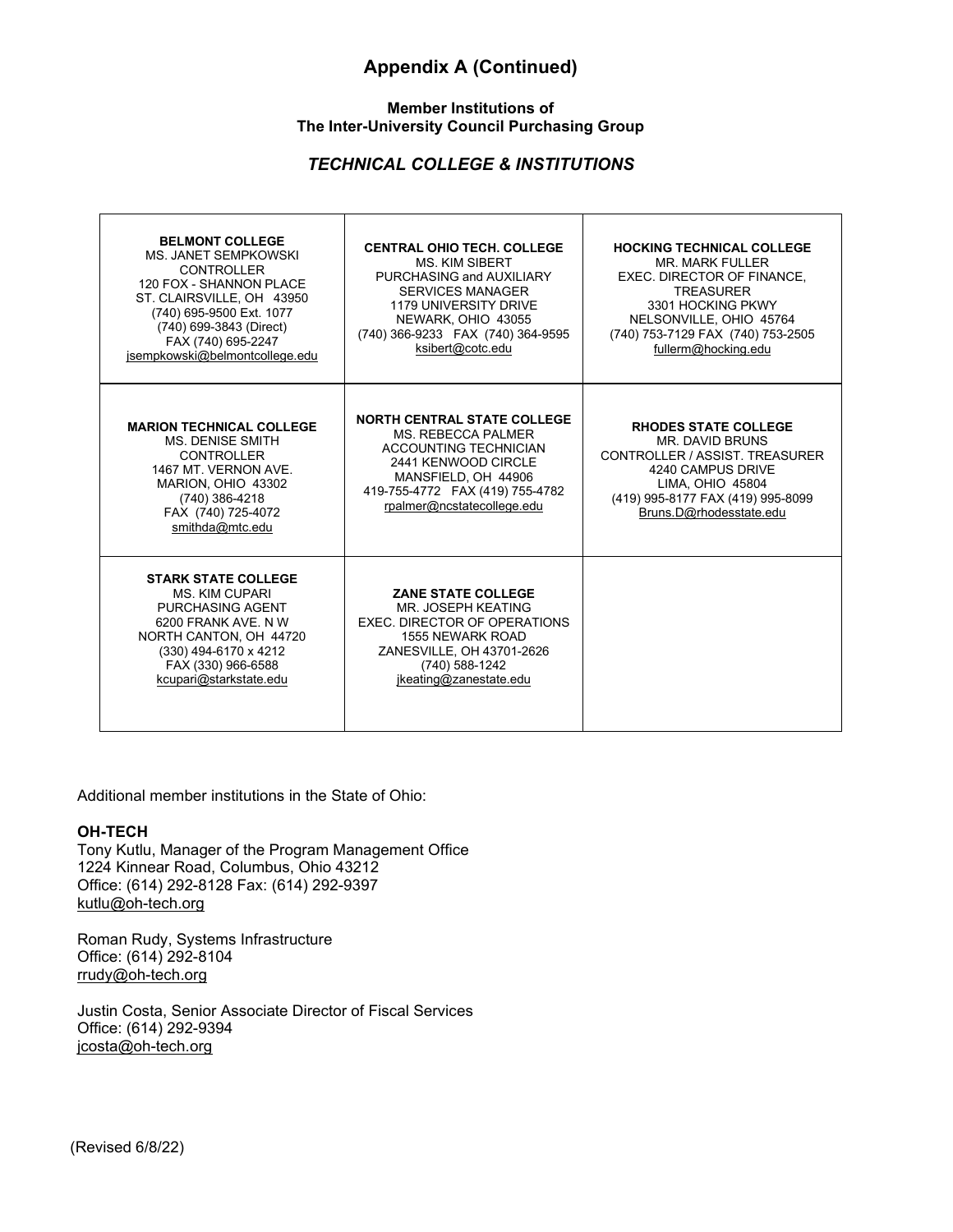# **AICUO Membership List - Updated 3-24-22**

| 1              | Antioch College                       | Elise Peyroux       | Controller                                     | epeyroux@antiochcollege.edu           | (937) 319-6172     |
|----------------|---------------------------------------|---------------------|------------------------------------------------|---------------------------------------|--------------------|
| $\overline{2}$ | Art Academy of Cincinnati             | Rose Emory          | <b>Business Office Manager</b>                 | rose.emory@artacademy.edu             | $(513) 562 - 8753$ |
|                | Art Academy of Cincinnati             | <b>Rick Wolhoy</b>  | <b>Director of Facilities</b>                  | rick.wolhoy@artacademy.edu            | (606) 232-6270     |
| 3              | <b>Ashland University</b>             | Marc Pasteri        | Vice President and CFO                         | mpasteri@ashland.edu                  | (419) 289-5012     |
| 4              | Aultman College of Nursing            | Jeannine Shambaugh  | VP, Business and Student Affairs               | jeannine.shambaugh@aultmancollege.edu | (330) 363-5420     |
| 5              | <b>Baldwin Wallace University</b>     | Karen Stenger       | Director of Purchasing & Risk Management       | kstenger@bw.edu                       | (440) 826-2726     |
| 6              | <b>Bluffton University</b>            | <b>Rick Lichtle</b> | <b>Business Manager</b>                        | lichtler@bluffton.edu                 | (419) 358-3314     |
| 7              | Capital University                    | <b>Bill Mea</b>     | VP for Business and Finance                    | wmea@capital.edu                      | (614) 236-6872     |
| 8              | Case Western Reserve University       | Simon Fritz         | Director of Purchasing                         | srf@case.edu                          | $(216)$ 368-2595   |
| 9              | <b>Cedarville University</b>          | Dan Howdyshell      | Director of Financial Planning and Analysis    | showdyshell@cedarville.edu            | (937) 766-7821     |
| 10             | The Christ College of Nursing         | Jessica Dunkley     | Exec. Assistant to the President               | Jessica.Dunkley@thechristcollege.edu  | (513) 585-0032     |
| 11             | Cleveland Institute of Art            | Julienne Melvin     | VP of Business Affairs, CFO                    | jrmelvin@cia.edu                      | (216) 421-7447     |
| 12             | Columbus College of Art & Design      | Tom Dotson          | Assoc. VP for Finance and Administration       | TDotson@ccad.edu                      | (614) 222-3278     |
| 13             | Dayton, Univ. of                      | Sara Harrison       | Exec. Director, Procurement & Payable Svcs     | sharrison2@udayton.edu                | (937) 229-4351     |
| 14             | <b>Defiance College</b>               | <b>Tim Pruett</b>   | Vice President for Finance and Administration  | tpruett@defiance.edu                  | (419) 783-2317     |
|                | Defiance College                      | Kristine Boland     | Controller                                     | kboland@defiance.edu                  | (419) 783-2469     |
|                | Defiance College                      | Michelle Call       | Accounting & Human Resources Associate         | mcall@defiance.edu                    | (419) 783-2325     |
| 15             | <b>Denison University</b>             | Chrissy Jackson     | <b>Purchasing Specialist</b>                   | jacksonc@denison.edu                  | (740) 587-6660     |
| 16             | Findlay, University of                | Megan Schulte       | Controller                                     | megan.schulte@findlay.edu             | (419) 434-4505     |
| 17             | Franciscan University of Steubenville | Jessica Howell      | <b>Business Services Manager</b>               | jhowell@franciscan.edu                | (740) 284-5179     |
| 18             | Franklin University                   | Robert Donahue      | Director of Purchasing                         | robert.donahue@franklin.edu           | (614) 947-6010     |
| 19             | <b>Good Samaritan College</b>         | Tashena Reed        | <b>Business Administrator</b>                  | Tashena.Reed@email.gscollege.edu      | (513) 862.6342     |
| 20             | <b>Heidelberg University</b>          | <b>Barb Gabel</b>   | <b>Business Officer</b>                        | bgabel@heidelberg.edu                 | (419) 448-2183     |
| 21             | Hiram College                         | Nancy Rubin         | CFO and VP for Business and Finance            | rubinng@hiram.edu                     | (330) 569-5106     |
| 22             | John Carroll University               | Lisa Brown          | Supervisor of Purchasing & Carroll Card        | Ibrown@jcu.edu                        | $(216)$ 397-4961   |
| 23             | Kenyon College                        | Ian Smith           | VP for Facilities, Planning and Sustainability | smith18@kenyon.edu                    | (740) 427-5181     |
| 24             | <b>Kettering College</b>              | Nicholas Henson     | Director of Finance and Administration         | nicholas.henson@kc.edu                | (937) 395-8601     |
| 25             | Lake Erie College                     | <b>Brian Dirk</b>   | VP for Administration and Finance              | bdirk@lec.edu                         | (440) 375-7220     |

(Revised 6/8/22)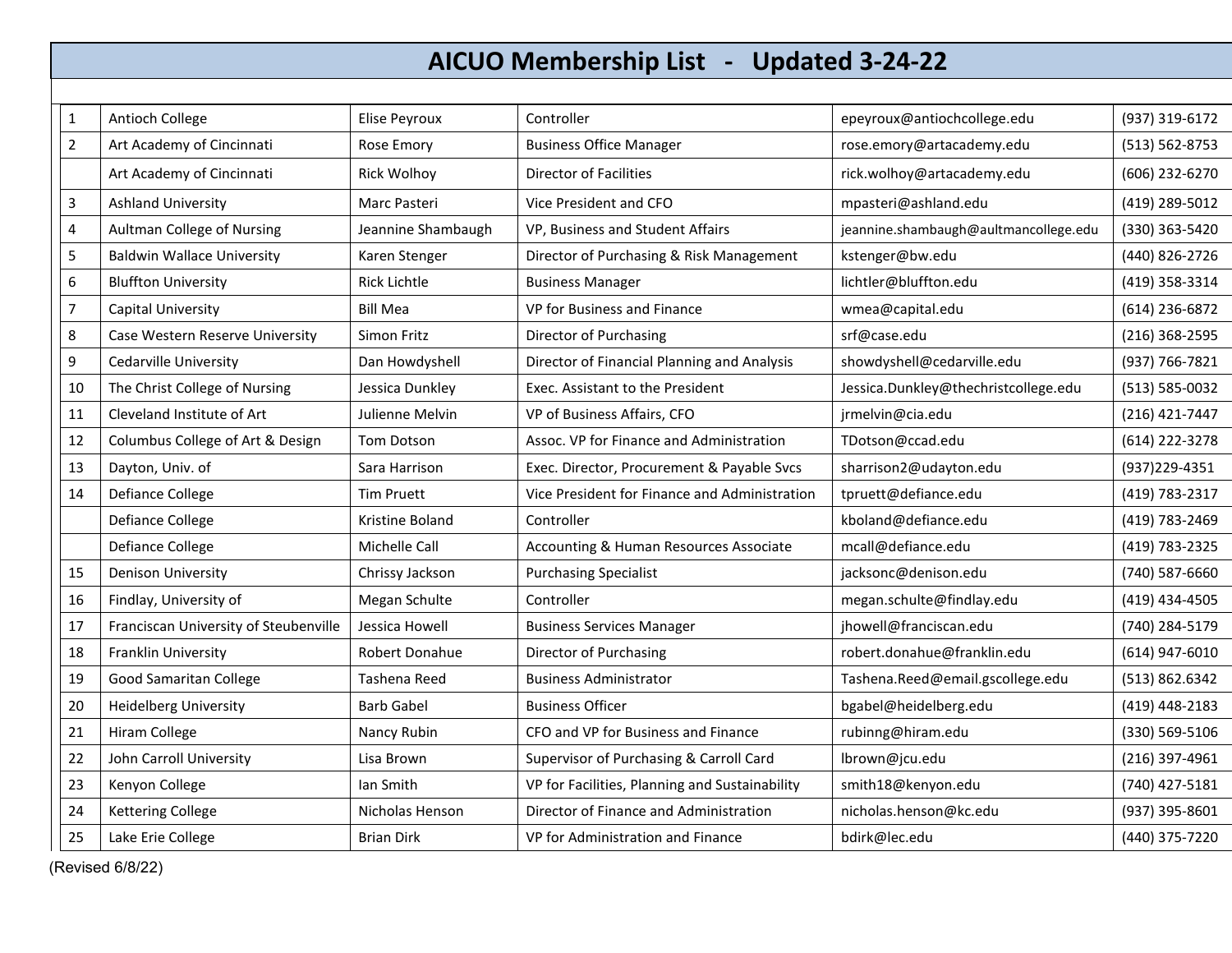|    | AICUO Membership List - Updated 3-24-22 |                        |                                                 |                                 |                          |
|----|-----------------------------------------|------------------------|-------------------------------------------------|---------------------------------|--------------------------|
| 26 | Lourdes College                         | Robert E. Rood         | VP for Finance and Administration               | rrood@lourdes.edu               | (419) 824-3728           |
| 27 | <b>Malone University</b>                | Shari Appel            | Controller                                      | sappel@malone.edu               | (330) 471-8116           |
| 28 | Marietta College                        | Michele Marra          | VP for Administration and Finance, CFO          | mm011@marietta.edu              | (740) 376-4720           |
| 29 | Mercy College                           | Andrea Fleming         | <b>Chief Financial Officer</b>                  | andrea.fleming@mercycollege.edu | (419) 251-2182           |
| 30 | Mount Carmel College of Nursing         | Libby Melzer           | Deputy Chief Financial Officer                  | emelzer@mccn.edu                | (614) 234-5204           |
| 31 | Mount St. Joseph University             | Jeffrey Briggs         | <b>Chief Financial Officer</b>                  | jeffrey.briggs@msj.edu          | (513) 244-4803           |
| 32 | Mount Union, Univ. of                   | Shawn P. Bagley        | Purchasing and Risk Manager                     | bagleysp@mountunion.edu         | (330) 823-2280           |
| 33 | Mount Vernon Nazarene University        | <b>Scott Campbell</b>  | Vice President for Finance, CFO                 | Scott.Campbell@mvnu.edu         | (740) 392-6868<br>x 4400 |
| 34 | Muskingum University                    | Philip Laube           | Vice President for Finance & Operations         | plaube@muskingum.edu            | (740) 826-8101           |
|    | Muskingum University                    | Kevin Wagner           | Senior Director of Facilities                   | kevinw@muskingum.edu            | (740) 826-8160<br>x 6129 |
|    | Muskingum University                    | Ryan Harvey            | Director of Computer & Network Services         | harvey@muskingum.edu            | (740) 826-8051           |
| 35 | Northwestern Ohio, University of        | Jennifer Fox           | <b>Purchasing Director</b>                      | jfox1@unoh.edu                  | (419) 998-8885           |
| 36 | Notre Dame College                      | Mark Chamberlin        | Controller                                      | mchamberlin@ndc.edu             | $(216)$ 373-6533         |
| 37 | Oberlin College                         | Jim Klaiber            | <b>Assistant VP for Facilities Operations</b>   | Jim.Klaiber@oberlin.edu         | (440) 775-8445           |
| 38 | Ohio Christian University               | <b>Ted Perry</b>       | Vice President of Business Affairs              | tperry@ohiochristian.edu        | (740) 477-7843           |
| 39 | Ohio Dominican University               | Alvin Rodack           | VP of Finance and Administration                | rodacka@ohiodominican.edu       | (614) 251-4512           |
|    | <b>Ohio Dominican University</b>        | Chris Theve            | <b>Chief Information Officer</b>                | thevec@ohiodominican.edu        | (614) 251-4515           |
|    | <b>Ohio Dominican University</b>        | Victoria Steele        | Controller                                      | steelev@ohiodominican.edu       | (614) 251-4706           |
| 40 | Ohio Northern University                | Aundrea Fricke         | <b>Purchasing Supervisor</b>                    | a-fricke@onu.edu                | (419) 772-2059           |
| 41 | Ohio Wesleyan University                | <b>Betsy Reser</b>     | <b>Institutional Buyer</b>                      | eareser@owu.edu                 | (740) 368-3391           |
| 42 | <b>Otterbein University</b>             | <b>Matt Boltz</b>      | Budget Planning & Resource Administrator        | mattboltz1@otterbein.edu        | (614) 823-1132           |
| 43 | Rio Grande, Univ. of                    | <b>Russell Henchey</b> | Interim Chief Financial Officer, VP for Finance | rhenchey@rio.edu                | (740) 245-7358           |
| 44 | <b>Tiffin University</b>                | LaTonya Green-Jones    | Director, Auxiliary Services & Procurement      | greenjonesls@tiffin.edu         |                          |
|    | <b>Tiffin University</b>                | <b>Ben Baig</b>        | <b>Facilities Management</b>                    | baigb@tiffin.edu                | (419) 448-6053           |
|    | <b>Tiffin University</b>                | Jason Marson           | <b>CIO</b>                                      | MarsonJM@tiffin.edu             | (855) 664-1200           |
| 45 | Union Institute & University            | Sandra Mills           | Vice President of Finance & CFO                 | sandra.mills@myunion.edu        | $(513)$ 487-1265         |
| 46 | <b>Ursuline College</b>                 | June Gracyk            | Vice President of Facilities Management         | jgracyk@ursuline.edu            | (440) 684-6083           |
| 47 | <b>Walsh University</b>                 | Rebecca Merced Mima    | Director of Purchasing                          | rmima@walsh.edu                 | (330) 244-4934           |

(Revised 6/8/22)